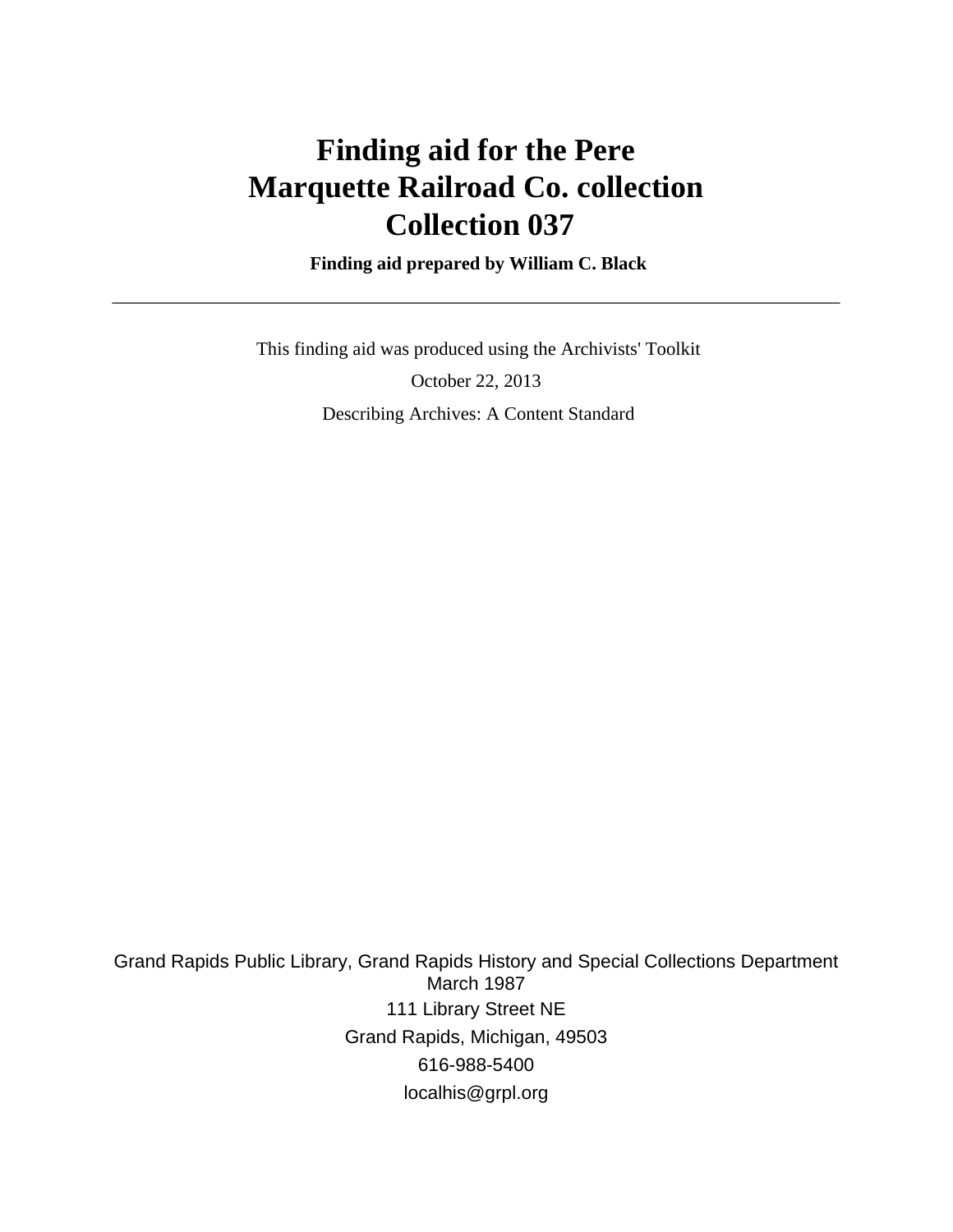# **Table of Contents**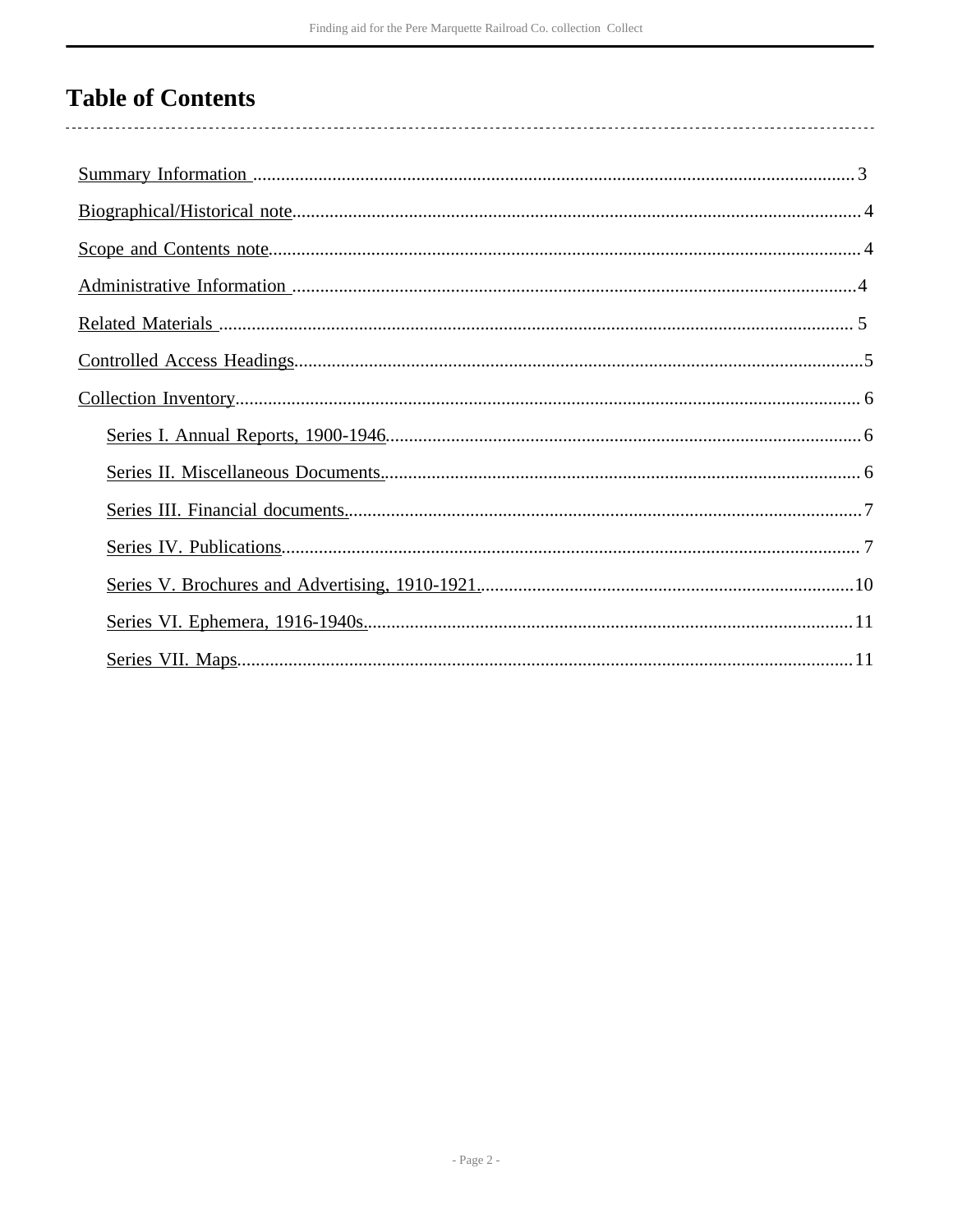# <span id="page-2-0"></span>**Summary Information**

| <b>Repository</b> | Grand Rapids Public Library, Grand Rapids History and Special<br><b>Collections Department</b>                                                                                                                                                                                                                                                                                                                                                                                                                                                                                                                                                                                                                                                                              |
|-------------------|-----------------------------------------------------------------------------------------------------------------------------------------------------------------------------------------------------------------------------------------------------------------------------------------------------------------------------------------------------------------------------------------------------------------------------------------------------------------------------------------------------------------------------------------------------------------------------------------------------------------------------------------------------------------------------------------------------------------------------------------------------------------------------|
| <b>Title</b>      | Pere Marquette Railroad Co. collection                                                                                                                                                                                                                                                                                                                                                                                                                                                                                                                                                                                                                                                                                                                                      |
| Date [inclusive]  | 1900-1940, 1946                                                                                                                                                                                                                                                                                                                                                                                                                                                                                                                                                                                                                                                                                                                                                             |
| <b>Extent</b>     | 5.1 Linear feet Twelve boxes                                                                                                                                                                                                                                                                                                                                                                                                                                                                                                                                                                                                                                                                                                                                                |
| Language          | English                                                                                                                                                                                                                                                                                                                                                                                                                                                                                                                                                                                                                                                                                                                                                                     |
| <b>Abstract</b>   | The Pere Marquette Railroad operated across Michigan's lower peninsula<br>and extending into Indiana, Illinois, Ohio and New York. The Pere<br>Marquette's headquarters were at Detroit. The Pere Marquette used the<br>Union Station in Grand Rapids. In 1947, the Pere Marquette was merged<br>into the Chesapeake & Ohio Railroad. This collection documents the<br>operations and business affairs of the company from its creation in 1899<br>through 1946. It contains various company publications including annual<br>reports, advertising brochures, financial documents and miscellaneous<br>items. Also included are Pere Marquette Magazine and Pere Marquette<br>Service, publications used to improve ridership and usage and promote the<br>company's image. |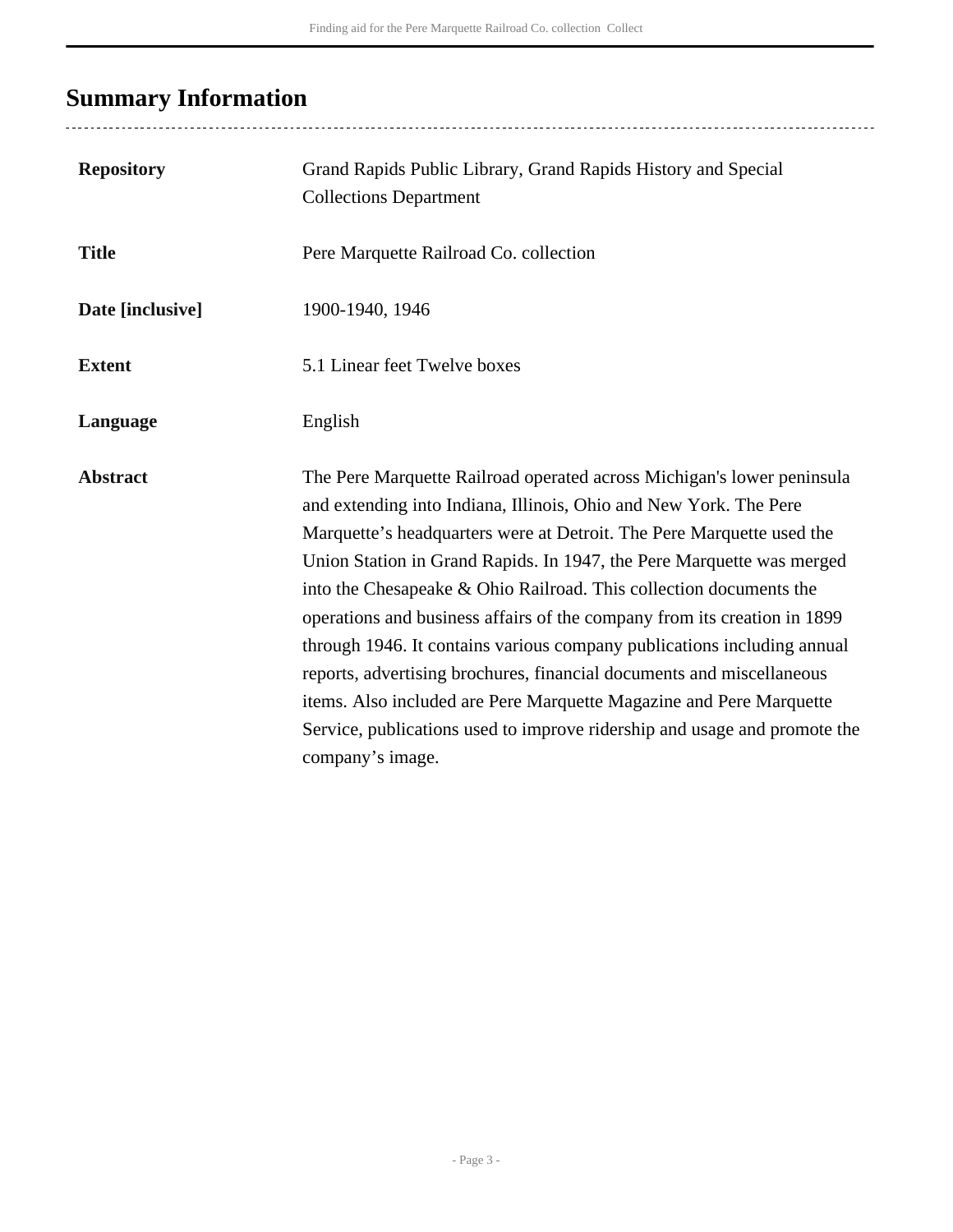# <span id="page-3-0"></span>**Biographical/Historical note**

The Pere Marquette Railroad Co. was created November 1, 1899 by combining the Flint & Pere Marquette Railroad Co., the Chicago & West Michigan Railway Company and the Detroit, Grand Rapids & Western Railroad Company. Each of these roads was itself a result of combining earlier lines. In 1900 the Muskegon Lake Railroad was added, and in 1903 eight more smaller Michigan lines were purchased. The resulting line operated across much of Michigan's lower peninsula, also extending into Indiana, Illinois and Ohio and from Detroit through Ontario, Canada to Buffalo, New York where connection was made with many of the Eastern roads. The Pere Marquette's headquarters was at Detroit.

In 1912 the line went into receivership, was reorganized and renamed the Pere Marquette Railroad. This lasted until April 1917, when the railroad again went into receivership and following a second reorganization emerged as the Pere Marquette Railway Company. It was absorbed by the Chesapeake & Ohio Railroad in 1947.

# <span id="page-3-1"></span>**Scope and Contents note**

The collection documents the operations and business affairs of the Pere Marquette from 1900-1946. Includes various company publications consisting primarily of annual reports from 1900-1929 and 1946 and tourist brochures for the online northern Michigan resorts, plus hunting and fishing grounds. The annual reports include information on equipment, motive power and construction, as well as accounting and balance statements. Includes financial testimony and records from 1913, regarding the events surrounding the railroad's 1912 receivership. Also contains a 1916 menu highlighting Grand Rapids, in the miscellaneous section, as well as other items.

Pere Marquette Magazine and Pere Marquette Service were the publications of the Public Relations Department to promote railway policies and interest and reestablish credibility following the second financial reorganization. Service was an in-house publication, directed toward employees and related industries. Both journals reflect the railway in Michigan and the U.S.

Only select documents reflecting the history and operations of this company are included in this small collection. The bulk of the holdings are the Pere Marquette magazine from 1900 to 1931.

# <span id="page-3-2"></span>**Administrative Information**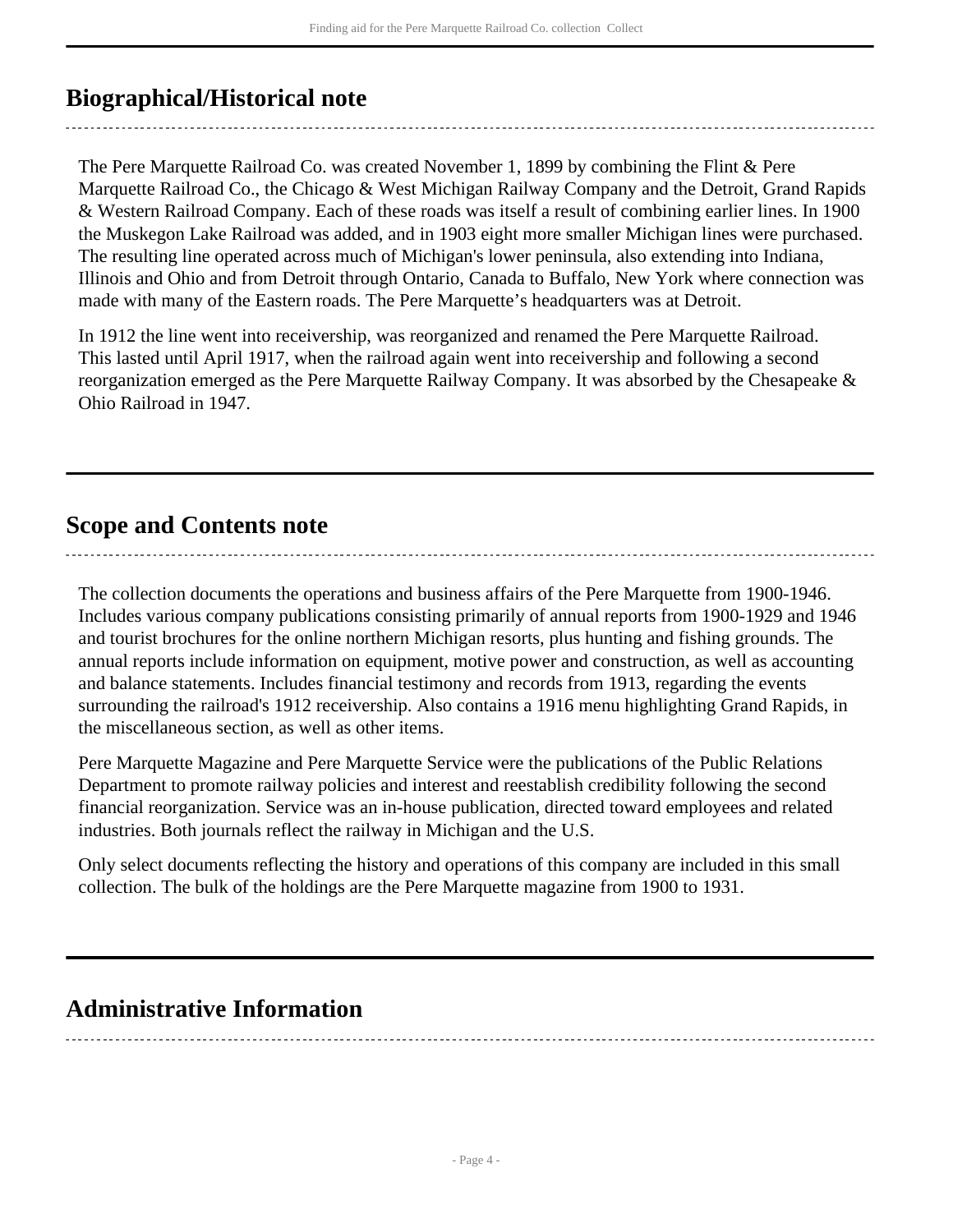## **Publication Information**

Grand Rapids Public Library, Grand Rapids History and Special Collections Department March 1987

# **Immediate Source of Acquisition note**

Library purchase, accession numbers 00.000, 00.[591].1

# <span id="page-4-0"></span>**Related Materials**

# 

# **Related Archival Materials note**

See also Coll. 54-4 Chesapeake & Ohio Railroad folder, for 2 photos of Pere Marquette railroads, source unknown. 1/30/2002. Coll. 216 GRPL Ephemera Collection. P2004.027

Pere Marquette Railway Archives at the Joint Archives of Holland.

# <span id="page-4-1"></span>**Controlled Access Headings**

# **Corporate Name(s)**

• Pere Marquette Railroad.

# **Geographic Name(s)**

• Grand Rapids (Mich.) -- History

# **Subject(s)**

• Railroads -- Michigan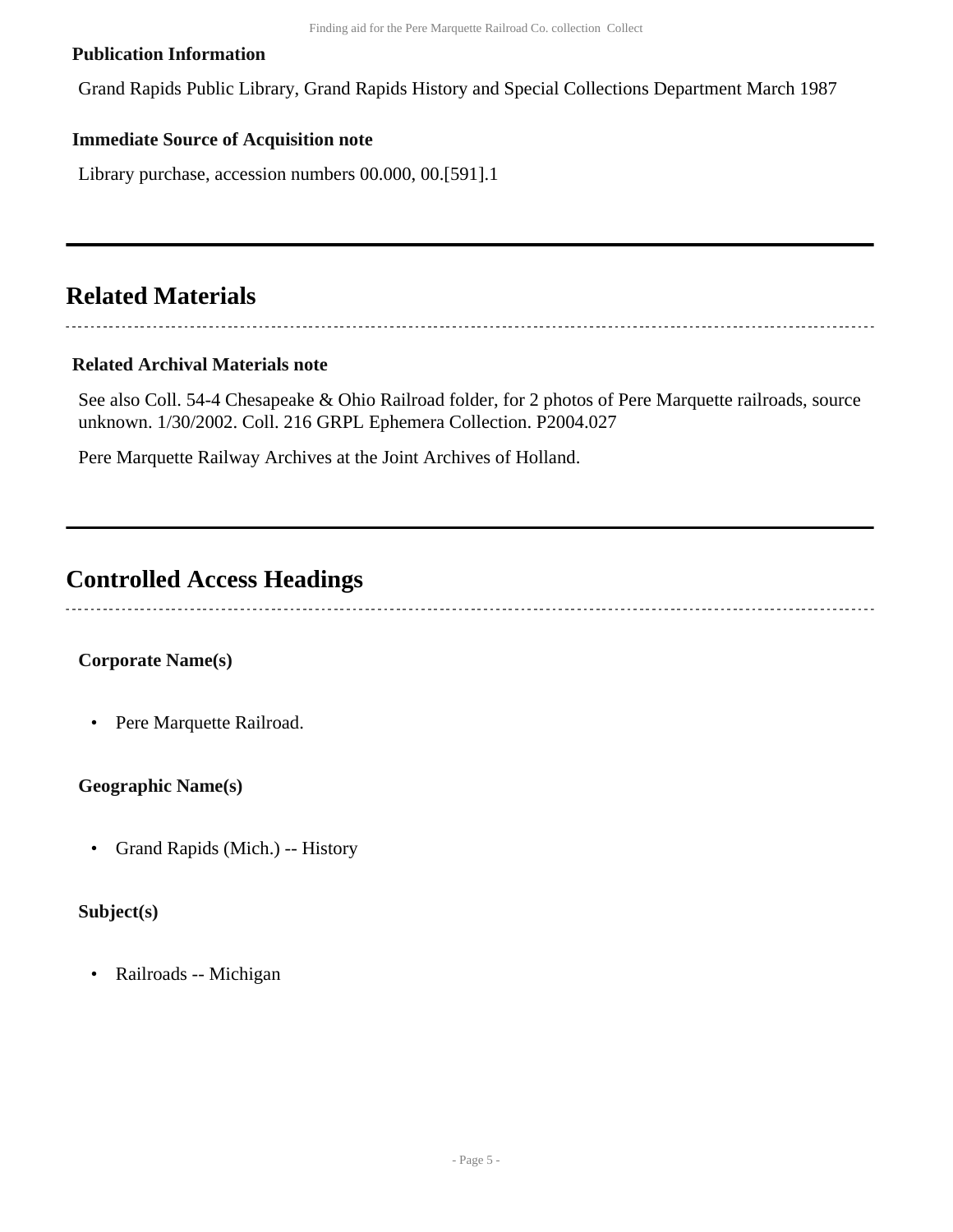# <span id="page-5-0"></span>**Collection Inventory**

#### <span id="page-5-1"></span>**Series I. Annual Reports, 1900-1946**

#### **Scope and Contents note**

Holdings are incomplete within this date range, with a fairly complete run from 1900 to 1929.

|                 | <b>Box</b>     | Folder   |
|-----------------|----------------|----------|
| 1870, 1900-1913 | $\mathbf{1}$   | $1 - 14$ |
| 1914-1921       | $\overline{2}$ | $1-9$    |
| 1922-1929       | 3              | $1 - 8$  |
| 1946            | 3              | 9        |

## <span id="page-5-2"></span>**Series II. Miscellaneous Documents.**

#### **Scope and Contents note**

Two items, including a Book of Rules from 1936, and some correspondence.

|                     | Box | <b>Folder</b> |
|---------------------|-----|---------------|
| Book of Rules, 1936 |     |               |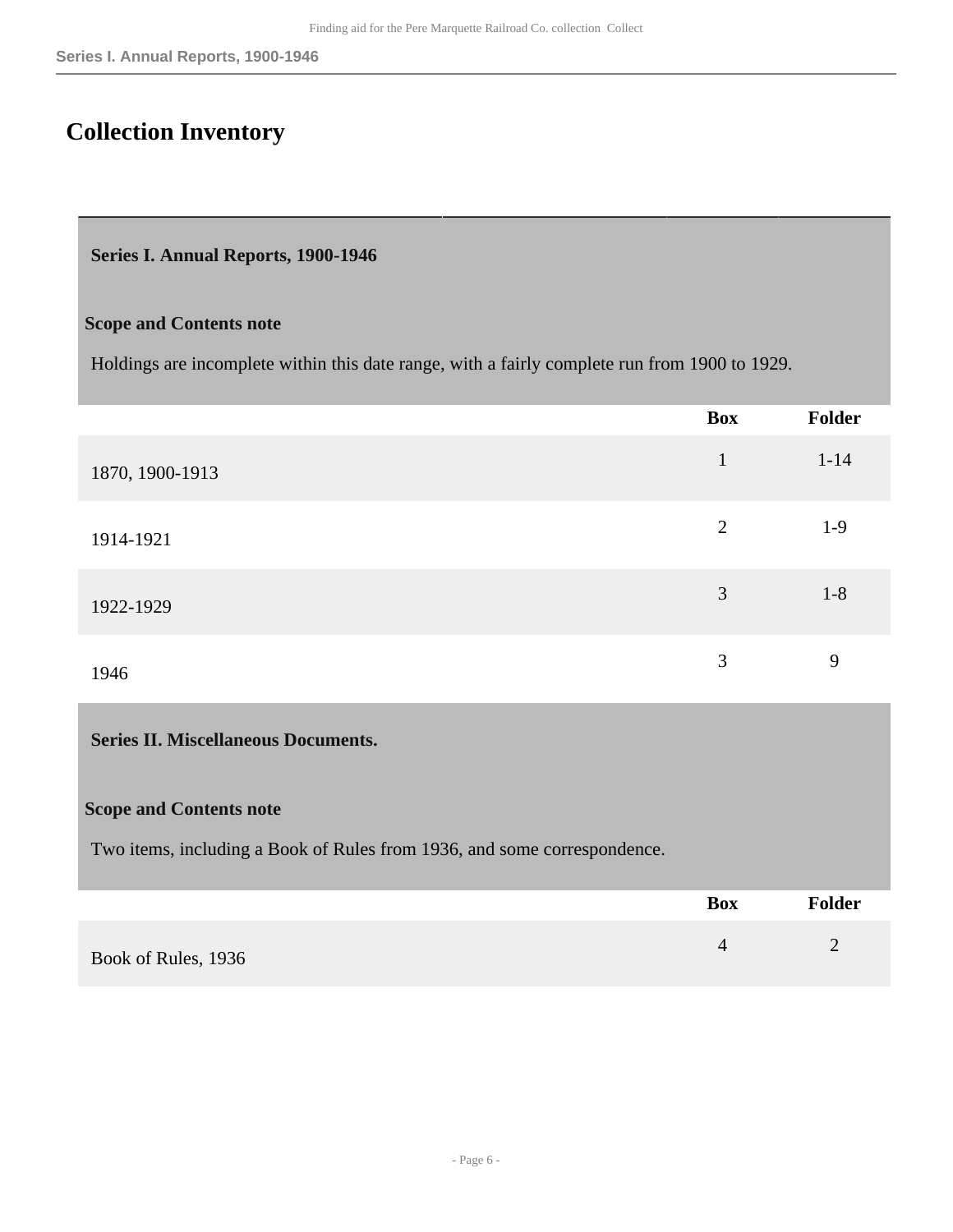| Correspondence about possible B.& O. entry into Detroit, Michigan, |  |
|--------------------------------------------------------------------|--|
| 1923.                                                              |  |

### <span id="page-6-0"></span>**Series III. Financial documents.**

## **Scope and Contents note**

A few selective documents are included in this series from 1911 and 1913.

| <b>Financial Affairs, 1911</b>                                         | <b>Box</b> | <b>Folder</b> |
|------------------------------------------------------------------------|------------|---------------|
|                                                                        |            | 2.5           |
|                                                                        | <b>Box</b> | <b>Folder</b> |
| Collateral Indenture, Mar. 1, 1911, w. Guaranty Trust Co. of N.Y. [00. | 4          | 2.5           |
| [591].1 added $12/20/2000$ ]                                           |            |               |

# **Financial Affairs, 1913**

<span id="page-6-1"></span>

|                                                                                  | <b>Box</b>     | <b>Folder</b> |
|----------------------------------------------------------------------------------|----------------|---------------|
| Michigan Legislature testimony by Frederick W. Steven, (Vol. I & II),<br>1913    | $\overline{4}$ | $3 - 4$       |
| Michigan Legislature testimony by Henry M. Campbell, 1913                        | $\overline{4}$ | 5             |
| Holders of junior Securities present certain facts and considerations, c<br>1913 | $\overline{4}$ | 6             |
| <b>Series IV. Publications</b>                                                   |                |               |
| <b>Scope and Contents note</b>                                                   |                |               |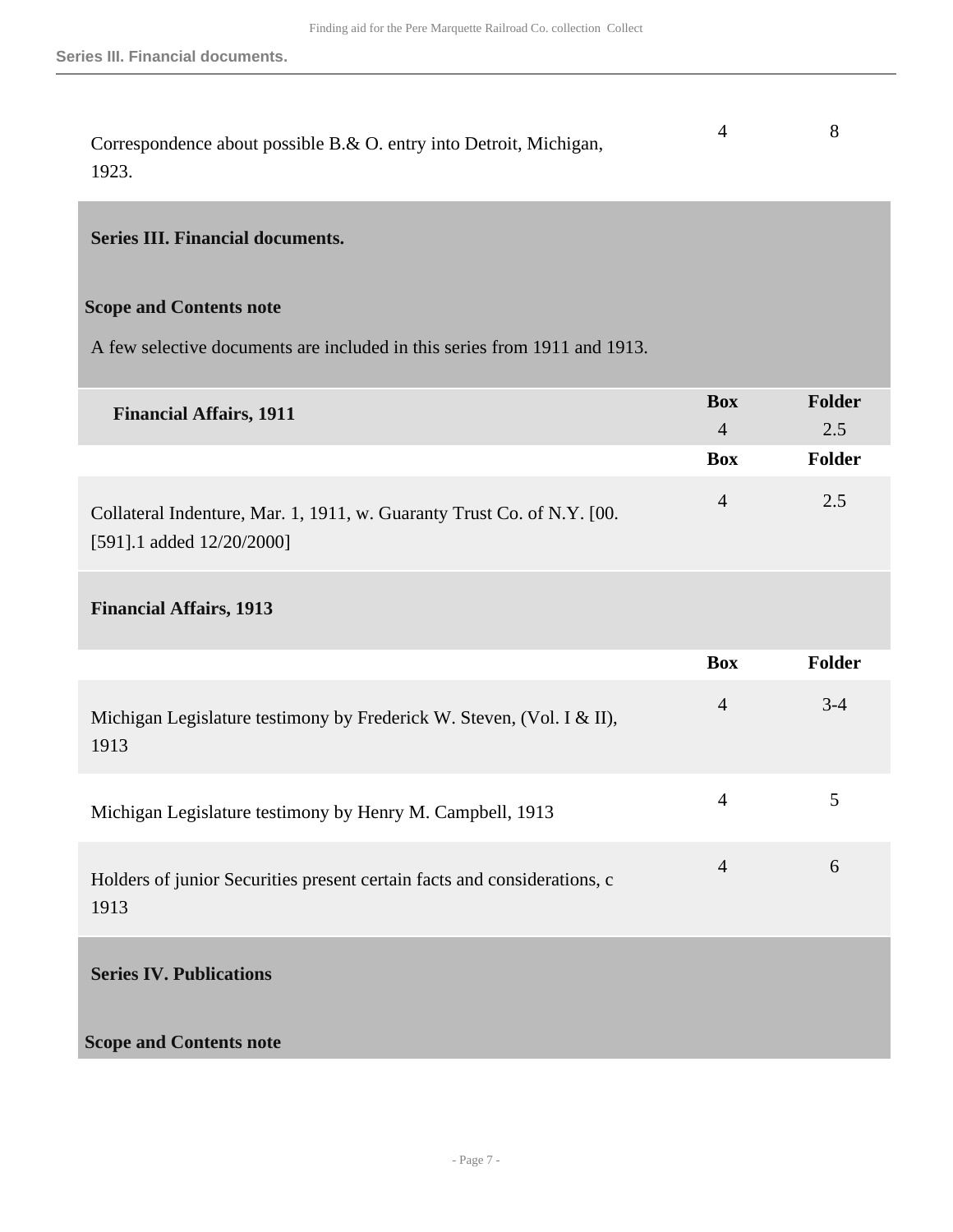This series forms the bulk of this collection, and in particular the periodical "Pere Marquette Magazine," 1909-1931. "Pere Marquette Service," 1915-1929 is another periodical title included here.

### **Pere Marquette Magazine, 1909-1931.**

|                                       | <b>Box</b>     | Folder    |
|---------------------------------------|----------------|-----------|
| Nov 1909 - Dec 1911                   | 5              | $1 - 26$  |
| Jan 1912 - Jun 1914                   | 6              | $1 - 30$  |
| Jul 1914 - Dec 1916                   | $\overline{7}$ | $1 - 30$  |
| Jan 1917 - Nov 1917                   | 8              | $1 - 11$  |
| Jan 1918 - Dec 1919                   | 8              | $12 - 35$ |
| Jan 1920 - Dec 1922                   | 9              | $1 - 36$  |
| Jan 1923 - Dec 1924                   | 10             | $1 - 24$  |
| Oct 1926 - Dec 1927                   | 10             | 25-39     |
| Jan 1928 - Dec 1930                   | 11             | $1 - 36$  |
| Jan 1931 - Dec 1931. V. 22, nos. 1-12 | 12             | $1 - 12$  |
| Pere Marquette Service, 1915-1929.    |                |           |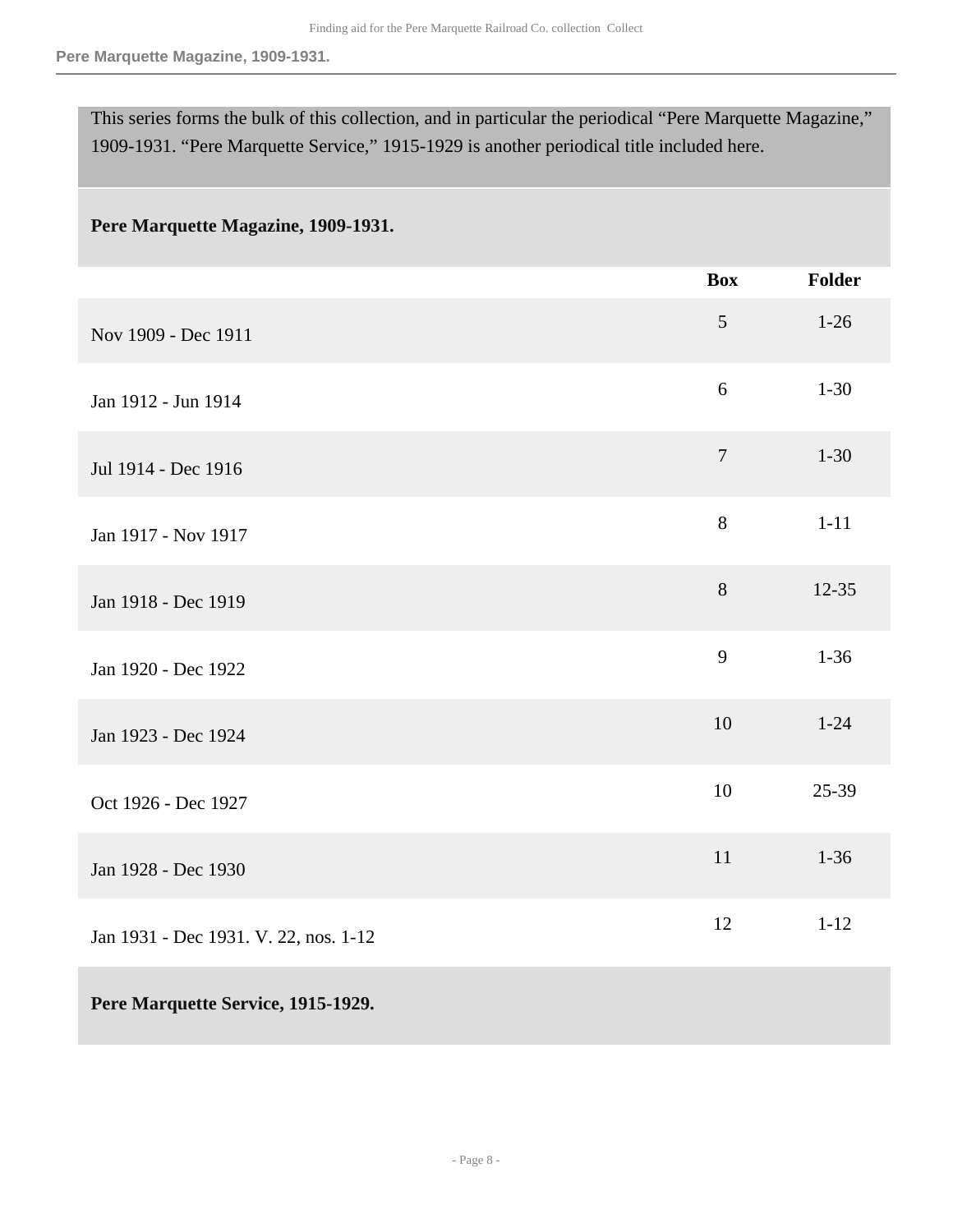|                                                              | <b>Box</b> | Folder |
|--------------------------------------------------------------|------------|--------|
| Jun 1915 -- May 1916. v. 1, Nos. 1-12                        | 12         | 13     |
| Jun 1916 -- Jun 1917. v. 2, Nos. 1-12                        | 12         | 14     |
| Jul 1917 -- Jun 1918. v. 3, Nos. 1-12                        | 12         | 15     |
| Jul-Aug, Nov 1918 - Jun 1919. V. 4, Nos. 1-2, 5-12           | 12         | 16     |
| Jul 1919 -- Jun 1920. v. 5, Nos. 1-12                        | 12         | 17     |
| Jul 1920 -- Jun 1921. v. 6, Nos. 1-3, 6-12                   | 12         | 18     |
| Jul 1921 -- Jun 1922. v. 7, Nos. 1-12                        | 12         | 19     |
| Jul 1922 -- Jun 1923. v. 8, Nos. 1-12                        | 12         | 20     |
| Sep, Nov 1923 -- May 1924. v. 9, nos. 3, 5, 11 only          | 12         | 21     |
| Jul, Sep 1924 -- Jan-Feb, May 1925. v. 10, Nos. 1-3, 7-8, 11 | 12         | 22     |
| Aug-Sep, Nov 1925 -- May 1926. v. 11, Nos. 2-3, 5-11         | 12         | 23     |
| Jul 1926 -- Jan, Apr-Jun 1927. v. 12, Nos. 1-7, 10-12        | 12         | 24     |
| Jul-Oct 1927 -- Mar-Jun 1928. v. 13, Nos. 1-4, 9-12          | 12         | 25     |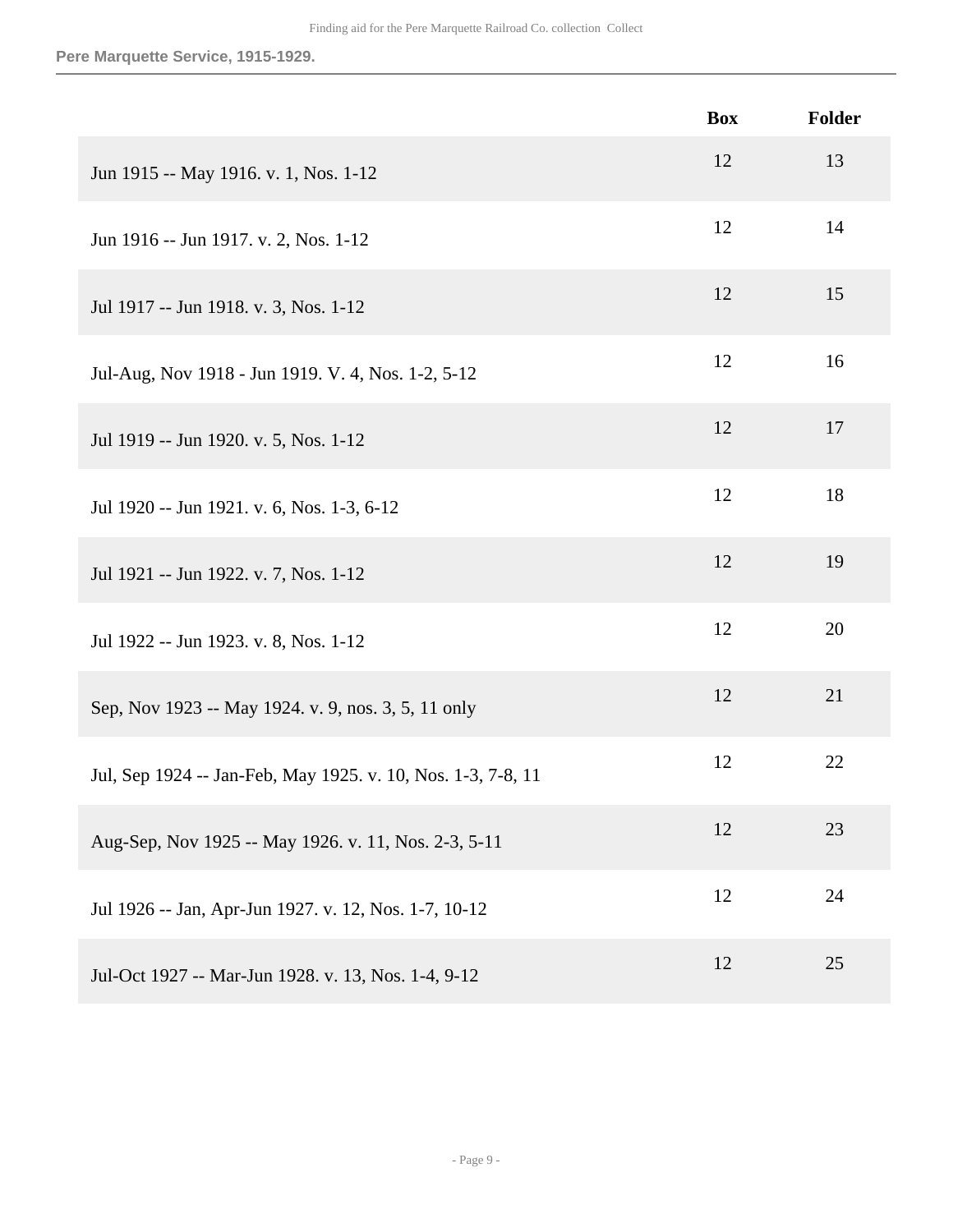| Jul 1928 -- May 1929. v. 14, Nos. 1-11 |    | 26 |
|----------------------------------------|----|----|
| Aug, Oct-Nov 1929. v. 15, Nos. 2, 4-5  | 12 | 27 |

# <span id="page-9-0"></span>**Series V. Brochures and Advertising, 1910-1921.**

## **Scope and Contents note**

Includes items on the topics of dairying, fishing, hunting, and on Charlevoix.

|                                 | <b>Box</b>     | Folder        |
|---------------------------------|----------------|---------------|
| Dairying in Michigan, c 1910    | $\mathfrak{Z}$ | 10            |
| "Fishing & Hunting in Michigan" |                |               |
|                                 | <b>Box</b>     | <b>Folder</b> |
| 1910                            | 3              | $11\,$        |
| 1911                            | 3              | 12            |
| 1912                            | 3              | 13            |
| 1914                            | 3              | 14            |
| "Charlevoix the Beautiful"      |                |               |
|                                 | <b>Box</b>     | Folder        |